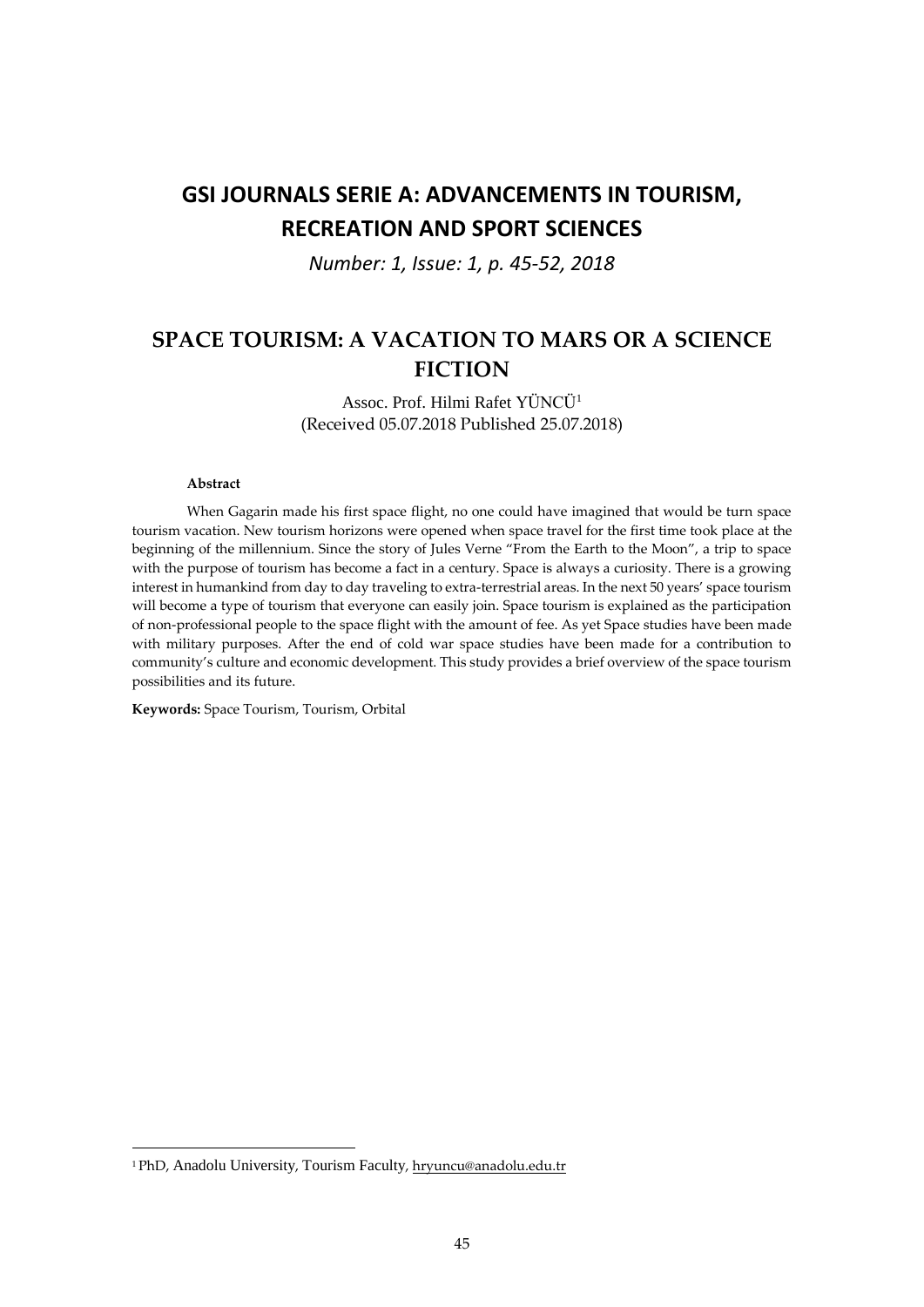## 1. **INTRODUCTION**

To see the unseen and know the unknown has been the genesis and heritage of human aspiration from early times, resulting in human migration and travel over centuries (Abeyratne, 2011). In 2001, the world's first space tourist, American Dennis Tito, travelled on a Russian Soyuz rocket to the International Space Station, this aspiration took to space.

The second space tourist was South African Mark Shuttleworth, and the third one was Greg Olsen, in 2005, and then in 2007 and 2009 was Charles Simonyi took a trip to space. As businessmen, they could afford the \$20-35 million (about half what NASA currently pays Russia for its own astronauts). International recording artist, Sarah Brightman, is slated to be the first female space tourist in 2015. In view of the astronomical cost of their trips, counting these space travellers as "tourists" may be a stretch (Cole, 2015: 132). As of November 6th, 2013, a total of 536 people from 38 countries have flown in space and only a handful of these flew commercial. In fact, since 2001, just seven leisure travellers have purchased eight orbital flights (one passenger flew twice) for up to US\$35 million per (Seedhouse 2014b: 19).

Space tourism, which has emerged as a result of seeing different and undiscovered places of post-modern tourists, is defined as a visit from a general person to a space station or space station created for leisure, education and entertainment in the world orbit for a certain price (İstanbullu Dinçer et al., 2018: 82). Despite the fact that the studies of travel to space correspond to the middle of the 20th century, the expectation of the public about space travel is based on the beginning of the 21st century. The most important reason for this is the cold war that has continued throughout the last century in the world. Because of the cold war, countries have spent their energy and resources instead of commercial space missions to protect their country's interests. Investments in commercial space travel have been going on since the 1960s, and nowadays space travel is being done and perhaps people may spend part of their vacation in the moon-settled halls. Space tourism involves participation in transatlantic or orbital travel for a certain fee for tourism, recreation, and sport, participation in research, recreation, accommodation in space halls (Barrett, 2008).

## **2. SPACE TOURISM**

Space tourism is a term broadly applied to the concept of travel beyond Earth's atmosphere by paying customers. It can be defined to include not only the vehicles that take public passengers into space, but also from the perspective of the "destination" paradigm (Abeyratne, 2011).

Webber (2013) explains the future of space tourism on four main areas. Suborbital, Orbital, Point to point and Lunar. Seedhouse (2014a) suggests some type of space tourism adventure possibilities such as a lunar flyby, a hike across the lunar surface, a week's vacation on board an orbital colony and climbing Olympus Mons, the Solar System's highest mountain. Crouch explains the form of space tourism in four main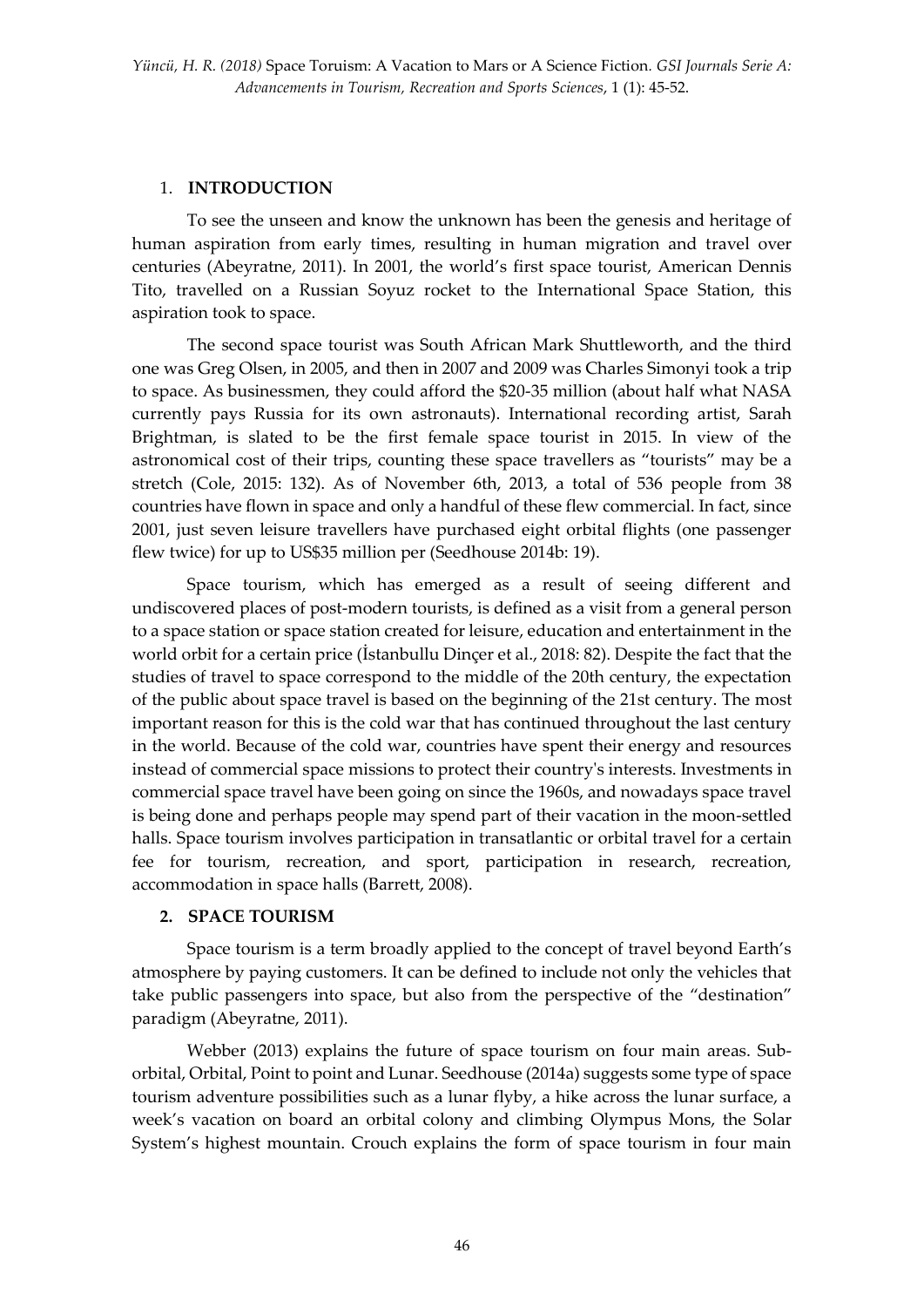*Yüncü, H. R. (2018)* Space Toruism: A Vacation to Mars or A Science Fiction*. GSI Journals Serie A: Advancements in Tourism, Recreation and Sports Sciences*, 1 (1): 45-52.

activities. Terrestrial space tourism enables the public to experience "space" without leaving the Earth's surface. For example, tourists to space museums can view the artefacts of humankind's exploration and history in space. Some limited physical and psychological features of the space experience may also be achieved through virtual reality, high-altitude jet fighter flights, and zero-gravity flights. Zero-gravity flights enable passengers to experience periods of weightlessness during the peaks of parabolic flight in much the same method used to train astronauts to adapt to zero-gravity conditions. Suborbital space tourism, the goal of Virgin Galactic, involves short flights just beyond the officially recognized beginning of space (100 km altitude). Tourists would experience zero gravity for a short time before beginning a controlled descent to Earth. But at approximately 10 times the height above the Earth's surface than commercial passenger flights, suborbital space tourists will experience the blackness of space and the curvature of the Earth's surface. In terms of energy and the cost required, suborbital space tourism requires considerably lower velocities compared to that required to launch a spacecraft into orbit around the Earth. Therefore, orbital space tourism is a much more difficult and expensive challenge. Yet, there are wealthy individuals who have the capacity and motivation to experience higher and longer periods in space. Ultimately, visionaries and entrepreneurs are working to eventually construct orbiting hotels (Crouch, 2016: 888). Space tourism is the term broadly applied to the concept of paying customers traveling beyond Earth's atmosphere. Space tourism can be defined to include not only the vehicles that take public passengers into space but also from the perspective of the "destination" paradigm. As such, the industry can be envisioned to include not only earth-based attractions that simulate the space experience such as space theme parks, space training camps, virtual reality facilities, multimedia interactive games and tele robotic moon rovers controlled from Earth, but also parabolic flights, vertical suborbital flights, orbital flights lasting up to 3 days, or week-long stays at a floating space hotel, including participatory educational, research and entertainment experiences as well as space sports competitions (Abeyratne, 2011).

As such, the industry can be envisioned to include earth-based attractions that simulate the space experience such as space theme parks, space training camps, virtual reality facilities, multi-media interactive games, and tele robotic moon rovers controlled from earth. Also included are parabolic flight, vertical suborbital flights, orbital flights lasting up to 3 days, or week-long stays at a floating space hotel, including participatory educational, research and entertainment experiences as well as space sports competitions (i.e., space Olympics).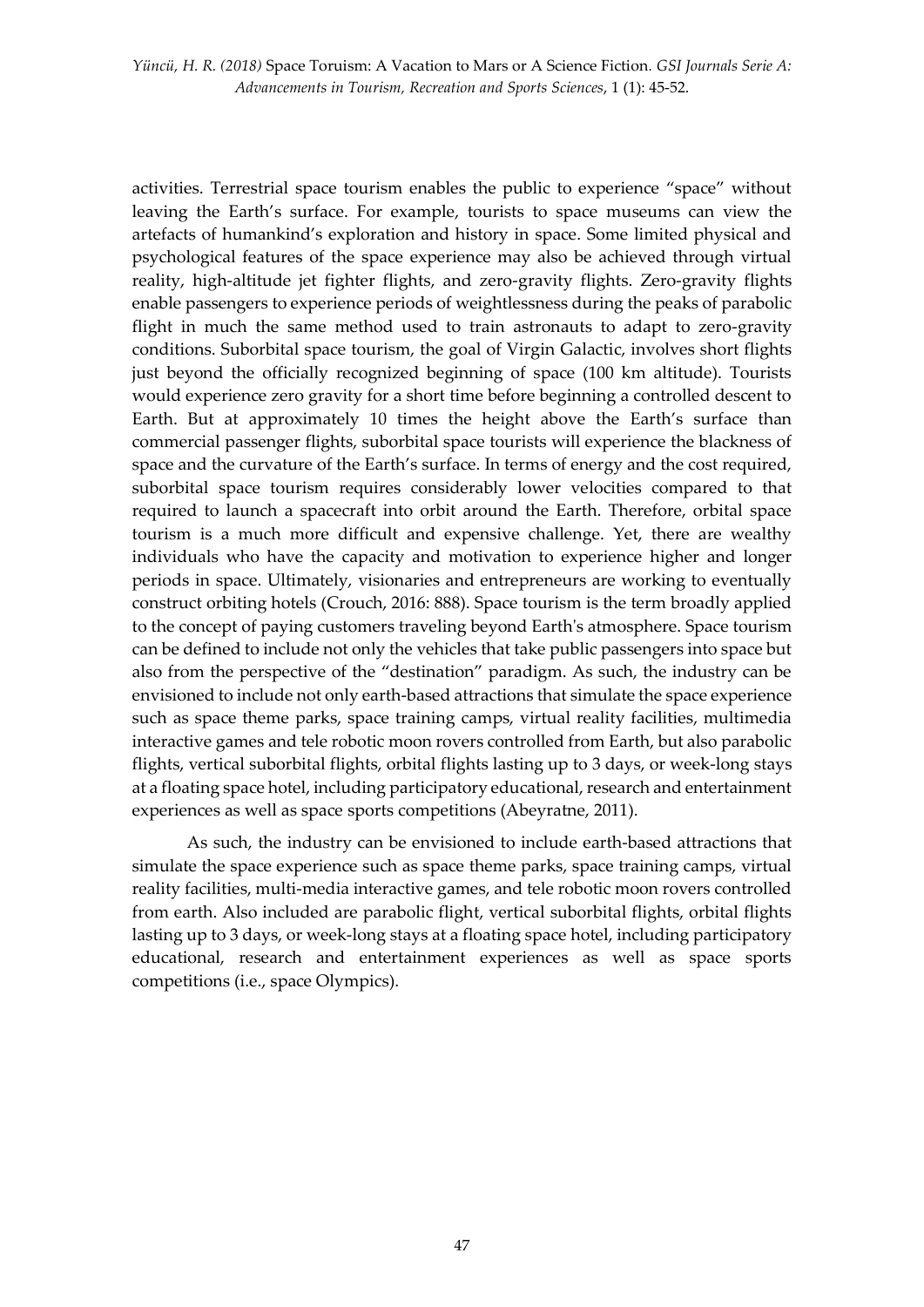| <b>Stage</b> | Description                     | $0-g$              | Flight                 | Price         | Realized |
|--------------|---------------------------------|--------------------|------------------------|---------------|----------|
|              |                                 | duration           | duration               |               |          |
| 1            | Natural attractions and others  | none               | none                   | $$0 - $2000$  | yes      |
| 2            | <b>Terrestrial</b> tour         | none               | none                   | \$20-\$8500   | yes      |
| 3            | Parabolic flight                | $\frac{1}{2}$ min. | few hours              | \$4000        | yes      |
| 4            | High-altitude flight            | none               | few hours              | \$32,000      | yes      |
| 5            | Suborbital flight               | $5 \text{ min.}$   | $\frac{1}{2}$ -3 hours | $(\$200,000)$ | no       |
| 6            | Orbital flight                  | $1$ day            | $1$ day                | $(\$300,000)$ | no       |
| 7            | Orbital flight plus stay (ISS,) | 10 days            | 10 days                | \$20 M        | yes      |
| 8            | Moon flight                     | weeks              | weeks                  | (\$100 M)     | no       |
| 9            | Mars flight                     | months             | months                 | (billions)    | no       |
| 10           | Titan flight and beyond         | years              | years                  | (billions)    | no       |

### **Table 1.** Stage of Space Tourism

**Source:** Goehlich R.A. (2007)

Table 1 shows the time and money costs of space tourism phases. As seen in Table 1, the activities from natural attraction to high altitude flights look affordable for the ordinary tourist. But the activities from suborbital flights to titan flight and beyond are still dreamed for many tourists.



## **Figure 1.** Life Span of Space Tourism **Source:** Pizam (2008)

As seen in Figure 1, the space tourism experience consists of five levels. the lowest level of stage computer simulations and virtual worlds. This phase has the lowest cost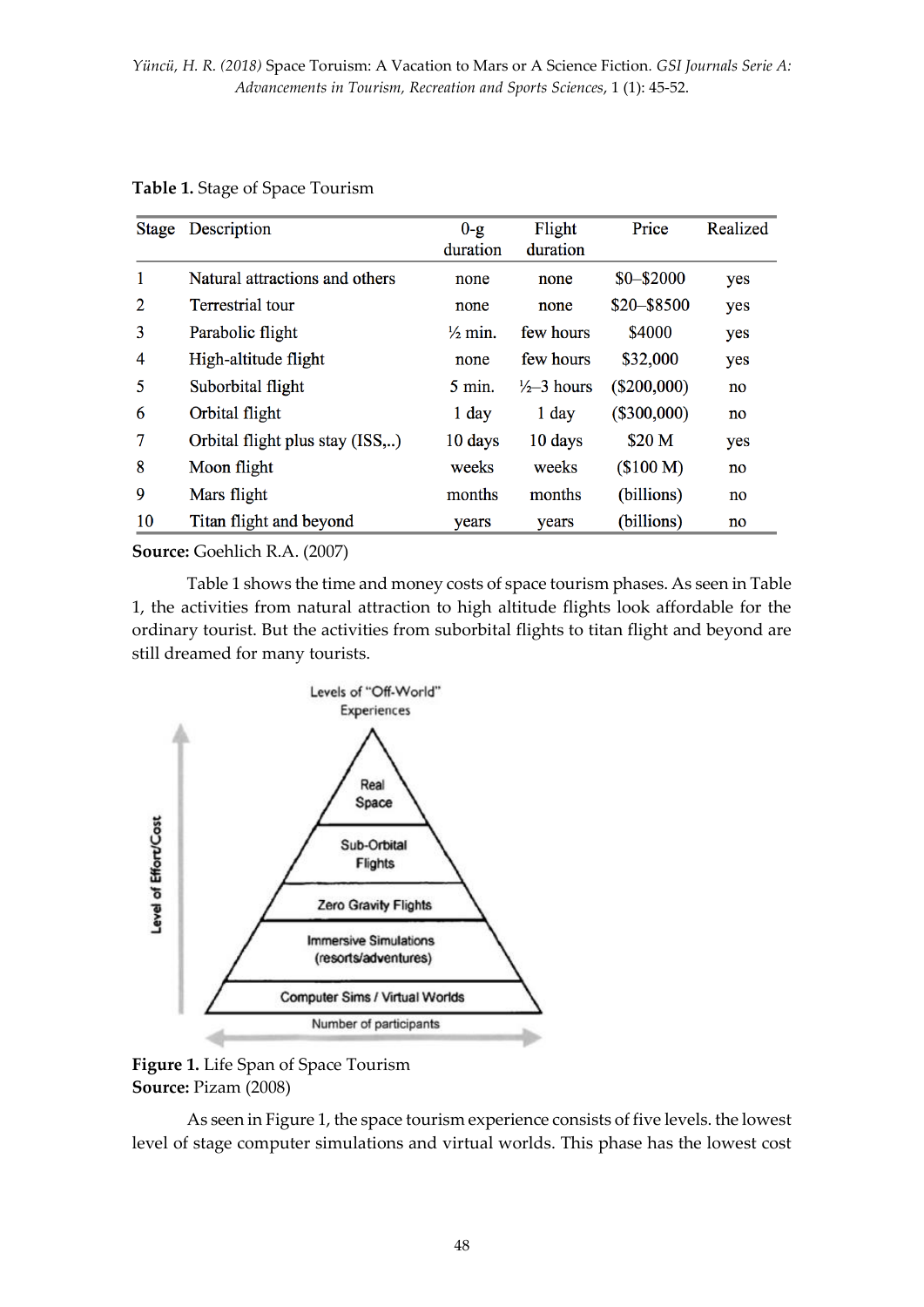and the highest number of participants. In the second place are simulation tools close to reality. Thanks to these tools, space-saving environments and individual conditions of space can be provided. The third stage of sorting involves flights in zero gravity environments. Zero gravitational environments are created by means of created flight vehicles, and gravity-free environments are created. Six orbital flights that allow the world to see from the distance are 100 km from the world. Flights to far away. The ultimate level of extra-terrestrial experience is real space experience. In this phase, it includes the flight of orbits and the passing of orbital days. As you can see, the cost increases and the number of participants decreases as you go up to the upper levels.

The most challenging task for a successful establishment of a mass space tourism market is to link the gap between today's conditions and conceived future demands concerning technical, economic and political aspects. In the current situation, only a few manned missions are performed annually; they are very costly and must be planned years in advance Goehlich (2007: 224).



**Figure 2.** Proposed life-cycle scenario for mass space tourism **Sources:** Goehlich R.A. (2007)

## **3. SPACE TOURISM A SCIENCE FICTION?**

"Space tourism" denotes any commercial activity that offers customers direct or indirect experience with space travel. Such activities have many different designs, ranging from long-term stays in orbital facilities to short-term orbital or suborbital flights, and even parabolic flights in an aircraft exposing passengers to short periods of weightlessness. (Hobe, 2007).

After 66 years, the Wright brothers developed into the moon in 1903, and manmade their first flight to Boeing and Concorde. The most significant impact of the aircraft produced has been seen in the travel and tourism industries. A century after the Wright brothers and sisters, they began to talk about humanity, space tourism, and traveling in the distance. In the late 1960s film 2001: A Space Odyssey, Stanley Kubrick, and Sir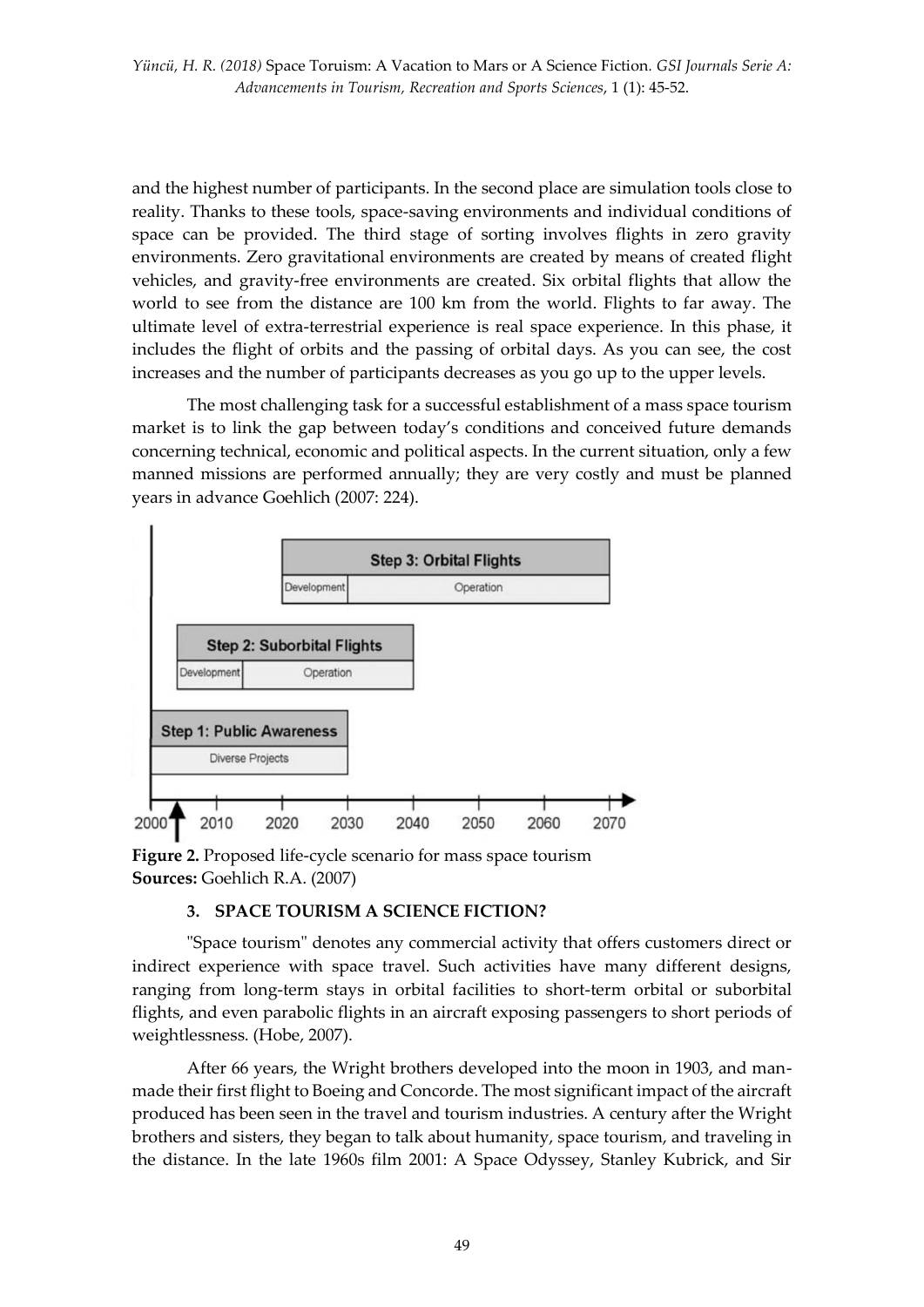*Yüncü, H. R. (2018)* Space Toruism: A Vacation to Mars or A Science Fiction*. GSI Journals Serie A: Advancements in Tourism, Recreation and Sports Sciences*, 1 (1): 45-52.

Arthur C. Clarke envisaged a future 2001 in which mankind would be traveling in orbit around the Earth in reusable vehicles resembling futuristic passenger aircraft flying passengers and crew in a zero-G environment (Crouch, 2001: 213). Traveling to outer space should become possible for everyone by the beginning of the next century. Developing low-cost passenger launch vehicles is not just to create an expensive pastime for the wealthy but develop a large 'middle-class' market rich (Cole, 2015: 136). Space tourism emerged in a conjunction between the long-lasting human desire to fly in space and 'reach for the stars', and the cutting-edge modern space technology, driven by military and political aims. But as science and technology helped to realize an ancient dream, they also pointed at the limitations facing space travel, which might limit human expansion in space to the solar system, and put into question humanity's ability to traverse the vast distances to other stars or galaxies in the future. Human space tourism, at present limited to the vicinity of the Earth, might expand to the Moon and to other planets, especially Mars, in the future, but will in all probability fall short of the aspiration to reach the stars. Indeed, until access to space is cheap, it will not be possible to make use of the limitless resources available in space to solve the problems of our ever-more-crowded Earth. And here it is argued that tourism can generate the largescale launch activity needed to reduce costs sufficiently to start to use space resources. Hence, this is "one of the most important projects in the world today." Collins (2014) projects that, by 2100, there could be annually 30 million sub-orbitals, 40 million orbitals, and 10 million lunar surface travellers (Cole, 2015: 136).

Cohen (2017) identifies four principal paradoxes inherent in the efforts to develop space tourism (Cohen, 2017: 22):

- 1. the limitations on human cosmic expansion.
- 2. the subversion of adventure in space tourism.
- 3. the banalisation of the sublimity of the experience of space tourism.
- 4. the deflowering of the pristinely of other celestial bodies by space tourism.

Klemm and Markkanen (2011) discuss a trip to space can be a type of tourism due to its cost and its preparations. The exclusivity and uniqueness of a space adventure: only six people to date have taken a trip to the ISS, paying between \$20 million and \$30 million for a duration of one to two weeks. A space trip is the most expensive 'holiday' in the world. The activities during a space trip are closer related to those of an astronaut rather than those of a tourist - hence, the term 'space mission' is used frequently when referring to public flights to the ISS. The development and evolution of space tourism will be subject to several forces and constraints (Peters, 2000). Technology and the costs of it will significantly impact competition and determine the most efficient and competitive forms of space flight for commercial purposes. The viability of a market for space tourism will also require health and medical criteria and physical training requirements which can be met by at least a sizeable segment of the general public. Legal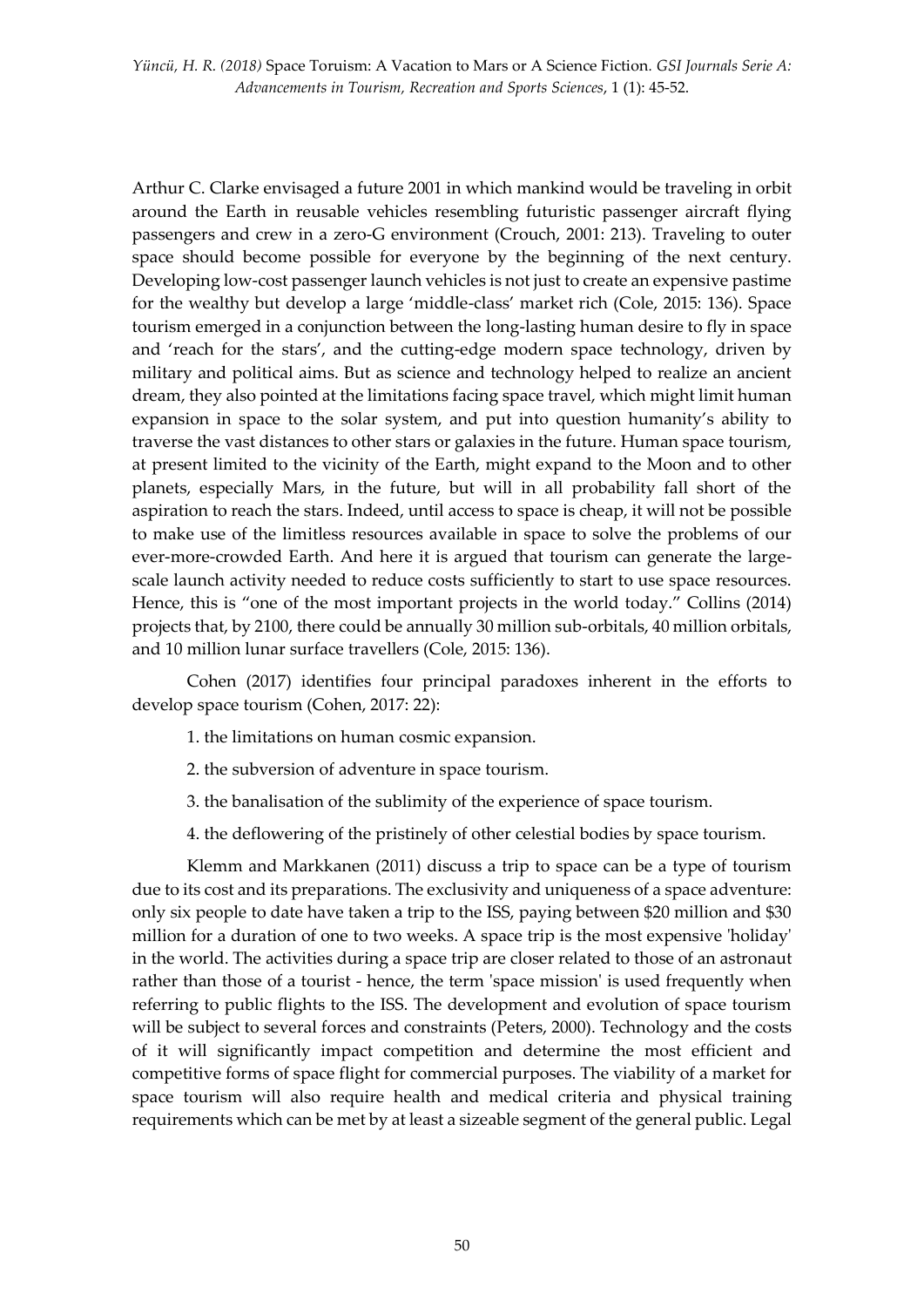and regulatory requirements will significantly constrain and govern the nature and potential for commercial space tourism.

At this time, the US Federal Aviation Administration has responsibility for ensuring the control and safety of the new industry. Various international treaties covering jurisdiction, liabilities, insurance, and rights and responsibilities will also play an important role in shaping the nature of space tourism. In Space Law, there is no such being as a "person" in outer space. There are only astronauts and personnel. It must be noted that the first "space tourist" Denis Tito was called a space tourist for purposes of public reference by the media. He was called a "guest cosmonaut" by the Russians and an amateur astronaut by the Americans (Abeyratne, 2011: 43).

## **4. CONCLUSION**

Space tourism was a dream for mankind for a long time, this dream became a real phenomenon when American Investor Tito paid 20 million \$ to Russian Space Agency for a journey to orbit.

The concept of space tourism is used by the public to buy tickets for going in and out. For many people, this idea is perceived for the future and beyond. Space tourism is a dream for some people and a realistic goal for some people. When first space tourist Tito traversed in 2001 with a 20 million-dollar ticket, the number of people who believed that travel could be increased.

With technologic developments and big investments, space tourism will be captured trips to the hotel in a lunar system and orbit after fifty years. Commercialpurpose space travel, now a science fiction film, will be an activity that can be reached by anyone, perhaps for necessity, or for tourism purposes within fifty years.

Even though space tourism is among the alternative tourism types, it will become an activity that can be done by some amount of people after about fifty years when it is a kind of tourism that rich people will attract in line with the existing technologies and facilities. Demand studies for space tourism have increased investment in commercial space travel. Studies in Japan and North America, in particular, have shown how people are willing to participate in space tourism.

## **REFERENCES**

- Abeyratne R. (2011) *Space Tourism*. In: Space Security Law. Berlin, Heidelberg: Springer, (pp.41-49) DOI: doi.org/10.1007/978-3-642-16702-7\_4.
- Cohen, E. (2017) The paradoxes of space tourism, *Tourism Recreation Research*, 42:1, 22- 31, DOI: 10.1080/02508281.2016.1239331.
- Cole, S. (2015) Space tourism: prospects, positioning, and planning, *Journal of Tourism Futures*, 1(2), pp.131-140, DOI: https://doi.org/10.1108/JTF-12-2014-0014.

Crouch G. I. (2016) *Space tourism*. In: (J. Jafari & H. Xiao, Eds). Encyclopaedia of Tourism.

Springer, Cham DOI: https://doi.org/10.1007/978-3-319-01384-8\_535